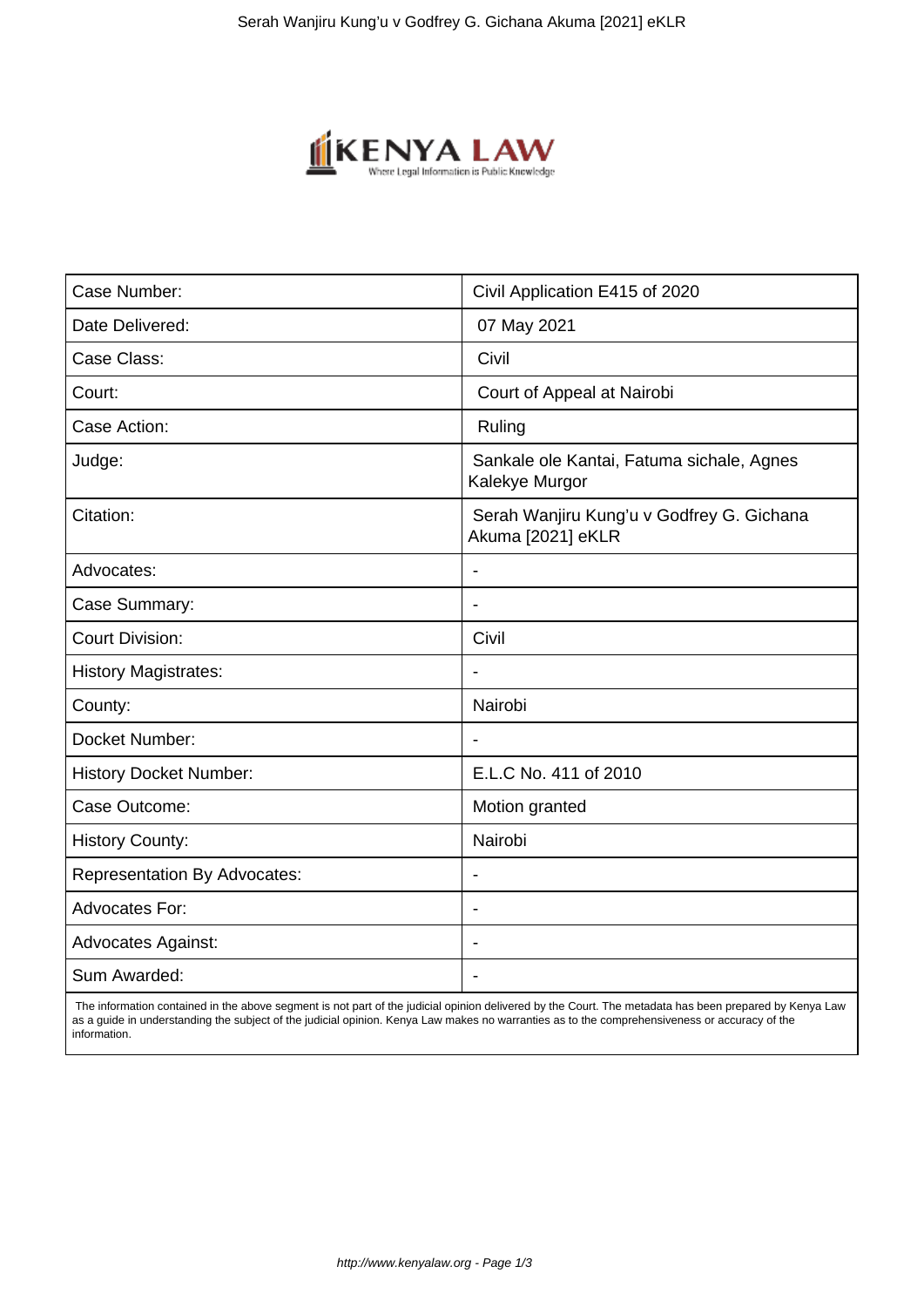### **IN THE COURT OF APPEAL**

### **AT NAIROBI**

## **(CORAM: MURGOR, SICHALE & KANTAI, JJ.A.)**

#### **CIVIL APPLICATION NO. NAI. E415 OF 2020**

#### **BETWEEN**

#### **SERAH WANJIRU KUNG'U...................APPELLANT/APPLICANT**

**AND**

**GODFREY G. GICHANA AKUMA.................................RESPONDENT**

*(Application for stay of execution of the Judgment and Decree of the Environment and Land*

*Court of Kenya at Nairobi (S. Okong'o, J.) dated 15th October, 2020* **in E.L.C. No. 411 of 2010)**

**\*\*\*\*\*\*\*\*\*\*\*\*\*\*\***

#### **RULING OF THE COURT**

In the Motion brought under various provisions of law including rule **5 (2) (b) of the Court of Appeal Rules** it is prayed in the main that we grant an order staying enforcement and/or execution of the Judgment of the Environment and Land Court (**"ELC"**) made on 15th October, 2020 (**S. Okongo, J.**) together with consequential orders pending the hearing and determination of the application and of the appeal. The Motion is supported by the grounds on its face and by the supporting affidavit of the applicant **Serah Wanjiru Kungu** to the effect that the applicant purchased **Plot D2-268** situate at Kayole area in Embakasi from one **Joseph Mwanga Kilonzo** and had since then been paying all land rates to the County Government of Nairobi; that the applicant and the said County Government were sued by the respondent (**Godfrey G. Gichana Akuma**) in **ELC Case No. 411 of 2012** where it was alleged that the applicant was in possession of the respondent's land and Judgment was entered for the respondent. Further, that the respondent did not prove ownership of the said land; that the learned Judge erred in the way he understood minutes of a meeting of the County Government of Nairobi which minutes are said to have recognized that the disputed plot had been repossessed from the respondent for non-payment of rates; that the applicant face imminent eviction as a result of findings in the said Judgment for which the applicant would suffer irreparable loss. It is said that there are pertinent issues to be argued on appeal. Attached to the affidavit is a copy of sale agreement dated 22nd February, 2006 between Joseph Mwanzia and Eva Loko Mwanzia (as vendors) and the applicant (as purchaser). The agreement identified the Plot to be sold as Plot Number D2-268 Kayole Site and Service Scheme Nairobi. The purchase price was Ksh.200,000 which was paid in cash on execution of the agreement.

The respondent, in a replying affidavit states that the applicant had not proved that she ever occupied the plot in dispute; that in absence of occupation the applicant could not suffer loss; at paragraphs 8 and 9 of the replying affidavit:

*"8. THAT, I have no intention of disposing the said Land Parcel Plot No. D2-268, situate at Kayole, but rather I want to develop the same as planned before, the more reason why I instituted a suit against the Appellate/Applicant together with the Nairobi City Council for interfering with the plans to develop the said land parcel.*

*9. THAT, the allegation of intended eviction of the Applicant from the subject land resonates in all the papers filed by the Applicant, however, there is no iota of evidence of any threat that I intend to evict the Applicant, who otherwise has never been in physical occupation of the said land."*